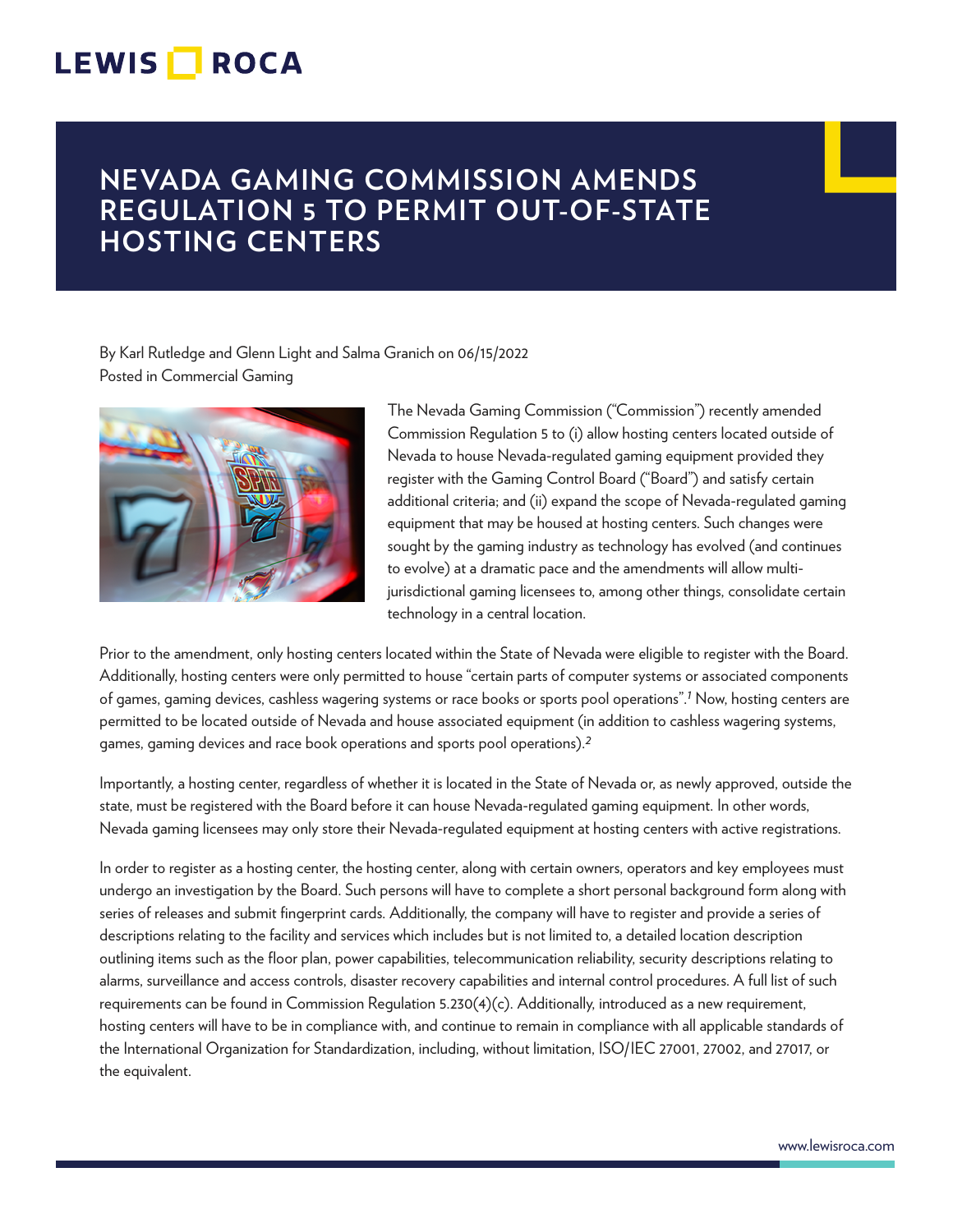# LEWIS **NOCA**

#### **Nevada Gaming Commission Amends Regulation 5 to Permit Out-of-State Hosting Centers**

Hosting centers located outside of Nevada will not be registered with the Board until they satisfy the burden of establishing the suitability for the subject jurisdiction, which includes, but is not limited to, demonstrating that the jurisdiction's laws, regulations and ordinances, and policies do not in any way limit or infringe on the power and authority of the Board and Commissions; and the transactions to be processed at the hosting center will not violate the laws of the subject jurisdiction and will not violate the laws of the country, territory, or other recognized regional or tribal government where the hosting center is located and operated. Lastly, the Board and Commission will hold absolute power and authority over any registered hosting center regardless of being located outside of Nevada.

Currently, the investigation process is expected to take approximately six months with investigative fees set at \$10,000. However, the cost of the investigation may increase to accommodate travel expenses for out-of-state companies. Barring any issues, such registration approvals is expected to be obtained administratively. While there is no annual renewal fee, there is an initial \$1,000 application fee.

Once registered, the hosting center will be subject to several ongoing requirements, including but not limited to:

- maintaining approved security features (access controls, alarm systems, surveillance, etc.) and approved Internal Control Procedures (visitor access, maintenance and access logs, due diligence performed on contractors and staff, emergency access procedures, etc.)
- providing Board agents with immediate and unfettered access to any Nevada-regulated gaming equipment that is located at the hosting center.

Moreover, at the beginning of each calendar year, each registered hosting center must inform the Board in writing of any changes in the information provided in its application for registration, and the applications for registration of any owner, operator, or person having significant involvement with the hosting center, or provide the Board with an affirmative statement indicating that there have been no changes to that information. If such information or statement is not timely filed with the Board the hosting center's registration, and the registrations of each owner, operator, and person having significant involvement with the hosting center will lapse.

To date, only two hosting centers are registered in Nevada – Switch and Flexential. However, the amendments to Commission Regulation 5 will undoubtedly see an influx of hosting centers apply for registration.

If you require assistance navigating the licensing requirements for hosting centers both inside and outside the state of Nevada, Lewis Roca will strive to work personally with the Board and Commission in order to obtain successful results and limit the number of potential applications.

For more information, contact Karl Rutledge at krutledge@lewisroca.com, Glenn Light at glight@lewisroca.com, or Salma Granich at sgranich@lewisroca.com.  $\overline{a}$ 

*1. Reg 1.137 2. Reg 1.137*